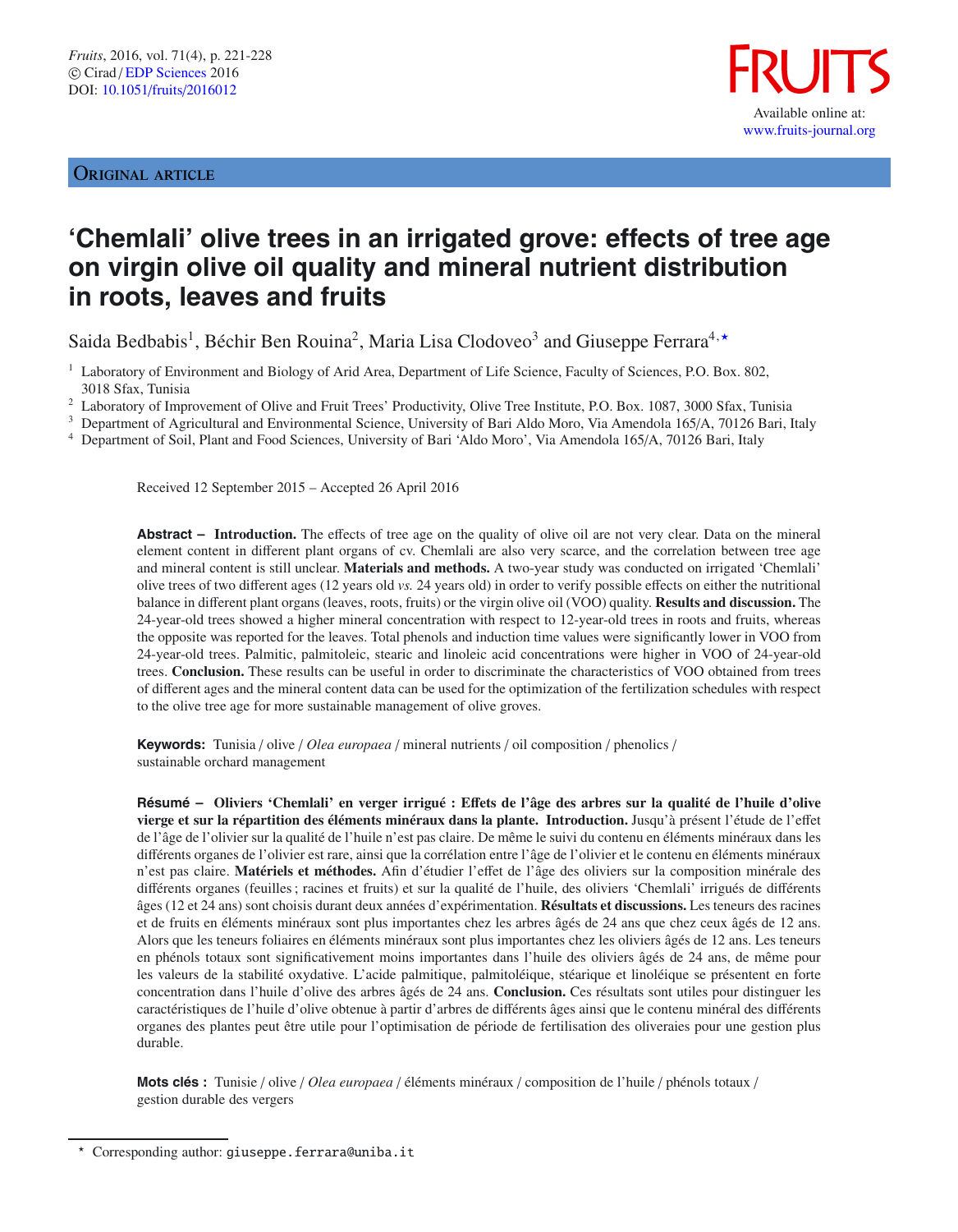# **1 Introduction**

In Tunisia more than 60 million olive trees are spread over 1.6 million ha [\[1\]](#page-6-0). Olive oil represents almost 47% of the Tunisian agri-food exports and 5.5% of the total exports of the country. Tunisia exports about 70% of the national production, an average of  $165000$  t year<sup>-1</sup>, and is the 4<sup>th</sup> largest olive oil-producing country in the world after Spain, Italy and Greece [\[2\]](#page-6-1). 'Chemlali' is the main Tunisian cultivar and trees are cultivated on 1.3 million ha in northern and central Tunisia. Around 80% of Tunisia's oil comes from 'Chemlali' [\[3](#page-6-2)].

Data referring to the mineral element content in different plant organs of 'Chemlali' are very scarce, and the correlation between tree age and mineral content is still unclear. Leaf diagnosis is the main option for determining the tree nutritional requirements at a specific physiological stage. Leaf analysis, coupled with data on soil chemical parameters, can give more accurate information on the nutritional status of the olive grove in order to schedule fertilization programs. Leaf analysis can also be useful for a) identifying nutritional disorders, b) detecting low nutrient levels before detrimental deficiencies appear, c) measuring the response to fertilization programs and d) detecting toxicities caused by elements such as chloride (Cl), boron (B) and sodium (Na). The agronomic practices, cultivar, pedoclimatic conditions, grade of ripening, harvest time and processing methods [\[4\]](#page-6-3) can modify olive fruit characteristics and virgin olive oil (VOO) quality, such as polyphenols and volatile compounds [\[5](#page-6-4), [6\]](#page-6-5). Even taking into account all these aspects, the influence of tree age on both the nutritional status of different olive tree organs and VOO quality has been scarcely investigated. The aims of the present study were to investigate the influence of olive tree age (12 years old *vs.* 24 years old) on the nutritional balance in different plant organs and VOO quality.

# **2 Materials and methods**

# **2.1 Plant material and experimental site**

The trial was conducted in two years, 2014 and 2015. The olive grove was located in Sfax (34◦43 N, 10◦41 E) in Central-Eastern Tunisia. In this geographical area, the rainfall was 254 mm in 2014 and 128 mm in 2015. Olive trees [*Olea europaea* (L.) cv. Chemlali] were spaced  $24 \times 24$  m, trained to vase and rainfed. A randomized block design, with two blocks of 1 ha (17 trees block−<sup>1</sup> ) and each block with olive trees of two different ages, was used. The first block consisted of 12-year-old trees (12y-T), whereas the other consisted of 24-year-old trees (24y-T). The canopy volume of the trees was 11.24  $\text{m}^3$  and 17.55  $\text{m}^3$  for 12y-T and 24y-T, respectively. The two blocks had the same clone of 'Chemlali' and were very close to each other. The cultural practices (pruning, pest control, fertilization, tillage, etc.) used were the same for the two blocks. In particular, trees received an irrigation volume which ranged from 4,200 to 5,000 m<sup>3</sup> ha<sup>-1</sup> for 12y-T and 24y-T, respectively, in order to keep identical experimental conditions (above 6% of soil water content) in both blocks. In both years of the trial, trees were fertilized with 30 t of decomposed green compost for an input of 285 kg N, 45 kg P and 185 kg K.

<span id="page-1-0"></span>**Table I.** Physical and chemical characteristics of the soil in the experimental olive grove. Data represent mean values of three replicates for each depth  $(n = 4)$ .

| Depth $(cm)$ |                    |                    |                    |                    |                    |  |  |
|--------------|--------------------|--------------------|--------------------|--------------------|--------------------|--|--|
| Parameter    | $0 - 30$           | $30 - 50$          | $50 - 80$          | $80 - 120$         | $120 - 180$        |  |  |
| Clay $(\% )$ | 5.50 <sup>c</sup>  | 5.00 <sup>c</sup>  | 6.50 <sup>b</sup>  | 7.00 <sup>a</sup>  | 7.50 <sup>a</sup>  |  |  |
| Silt $(\%)$  | 5.00 <sup>b</sup>  | 2.00 <sup>d</sup>  | 4.50 <sup>c</sup>  | 5.50 <sup>b</sup>  | 6.00 <sup>a</sup>  |  |  |
| Sand $(\% )$ | 89.50 <sup>b</sup> | 93.00 <sup>a</sup> | 89.00 <sup>b</sup> | 87.50 <sup>b</sup> | 86.50 <sup>b</sup> |  |  |
| $N(\%)$      | $1.05^{\rm a}$     | 0.50 <sup>b</sup>  | 0.32 <sup>c</sup>  | 0.37 <sup>c</sup>  | 0.30 <sup>c</sup>  |  |  |
| $K$ (ppm)    | 480 <sup>b</sup>   | 380 <sup>c</sup>   | $740^{\rm a}$      | 460 <sup>b</sup>   | $420^{bc}$         |  |  |
| $P$ (ppm)    | 40 <sup>a</sup>    | $35^{\rm b}$       | 40 <sup>a</sup>    | 25 <sup>c</sup>    | $15^d$             |  |  |
| $OM^x(\%)$   | 1.69 <sup>a</sup>  | $1.10^{b}$         | 1.01 <sup>b</sup>  | 1.02 <sup>b</sup>  | $0.65^{\circ}$     |  |  |

For each parameter, lower-case letters indicate significant differences among depths according to the LSD test ( $P \le 0.05$ ). <sup>X</sup> OM: organic matter.

## **2.2 Soil characteristics**

Representative soil samples of the volume explored by the roots were taken at 0−180 cm depth (30 cm each) by using a soil auger. The soil samples (four for each depth) were airdried at room temperature, crushed to pass a 2-mm sieve, and mixed thoroughly for analysis. The texture of the soil was determined using the pipette method according to Ge and Or [\[7](#page-6-6)]. The soil pH was determined with a pH meter (420A, Orient) in water ( $pH_{H2O}$ ) and in saline solution of 0.01 M CaCl<sub>2</sub> ( $pH_{CaCl2}$ ). The soil/water ratio of the suspensions was 1:2.5  $(w/v)$ . The soil of the experimental site was classified as sandy soil according to the USDA classification and was identical in the two blocks. The sand content was very abundant, up to 93.0% at 30−50 cm. As a consequence, the silt content was very low, ranging from 2.0 to 6.0%, and the clay content varied only from 5.0 to 7.5%, respectively, at 30−50 cm and 120−180 cm (*table [I](#page-1-0)*). The pH values ranged from 7.50 to 8.20, falling within the 7.00−8.50 range, appropriate for olive tree growth [\[8](#page-6-7)]. The soil electrical conductivity (EC) values varied from 0.23 dS m<sup>-1</sup> at the surface layer, up to 3.74 dS m<sup>-1</sup> at 120−180 cm. The organic matter (OM) values ranged from 0.65 to 1.69%, probably because of the application of 30 t of decomposed green compost.

The soil was rich in N in the superficial layers (*table [I](#page-1-0)*) as a consequence of the OM mineralization. The rate of K in the soil varied between 380 and 740 mg kg−1. The maximum of 740 mg kg−<sup>1</sup> was reached at a depth of 80 cm, probably caused by salt leaching, which causes movement of soil nutrients such as K.

#### **2.3 Root sampling and mineral analysis**

Fine roots were sampled (eight samples per type of tree) in four periods (winter, spring, summer and fall) of each year, placed in paper bags and stored in a portable cooler for the determination of nutrient concentrations. Successively, the roots were dried in an oven (60 ◦C) and analyzed according to the methods described by [\[9\]](#page-6-8). Mineral element (N, P, K and Ca) analysis was carried out after dry-ashing at 450 ◦C in a muffle oven (HEROTEC) and digestion of the ashes with 1 M HNO<sub>3</sub>.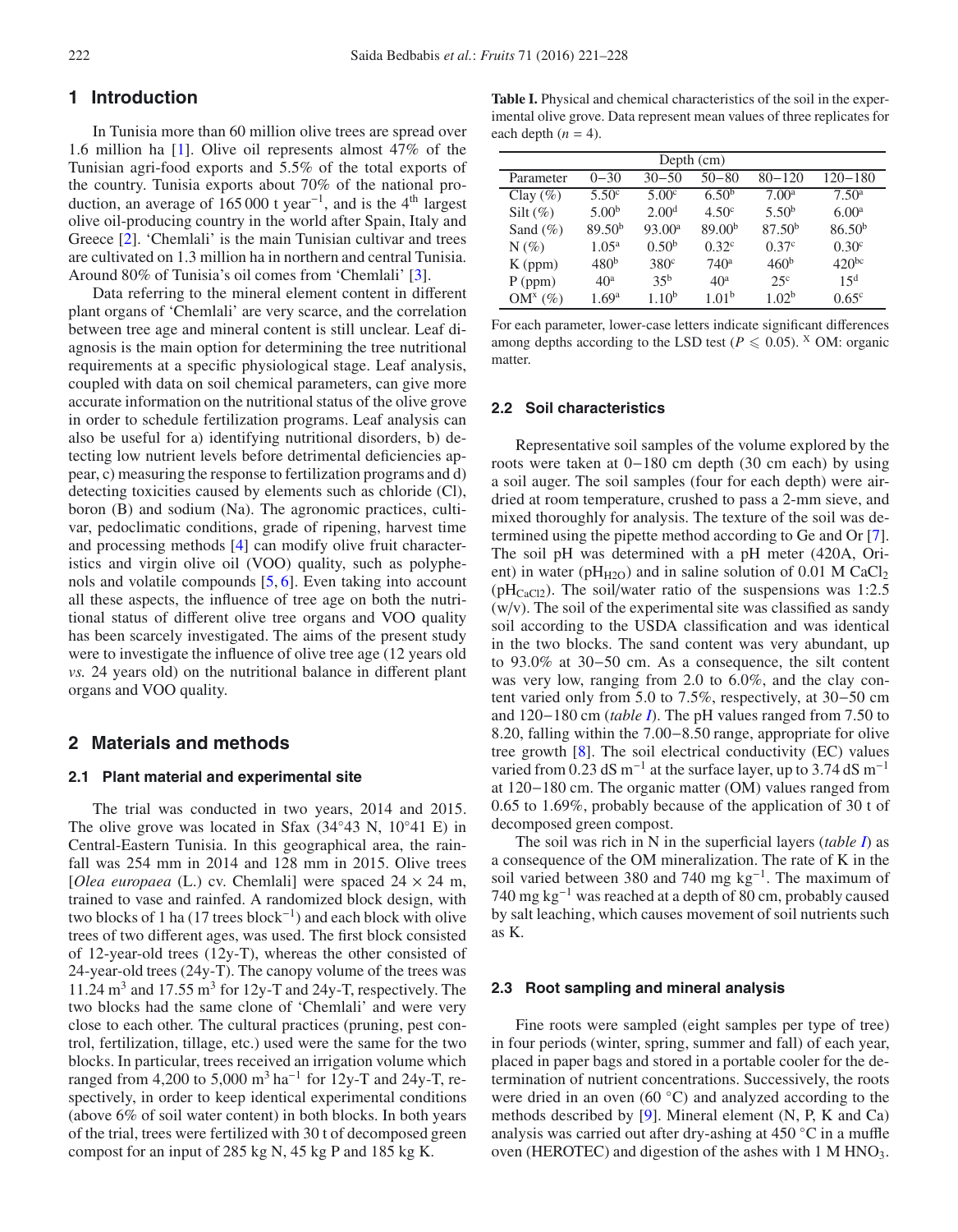Total nitrogen was determined with the Kjeldahl method. K was determined by atomic emission spectrophotometry (JEN-WAY PFP7, Milan, Italy). The Ca was analyzed by atomic absorption spectrophotometry (Perkin Elmer A Analyst 300, Perkin Elmer Inc., Willesley, MA, USA). P in roots was determined by a vanadomolybdate colorimetric procedure with a JENWAY 6405 UV/Vis Spectrophotometer (Milan, Italy).

## **2.4 Leaf sampling and mineral analysis**

Fully developed leaves were taken from the middle portion of the current year shoots taken from the external and internal canopy in the four cardinal directions (8 shoots tree−1) for each tree. They were collected each month during the trial period, placed in paper bags and stored in a portable cooler. Successively, the leaves were dried in an oven (60 °C) and analyzed according to the methods described by [\[9](#page-6-8)] Analyses of N, P, K and Ca were done by using the same methods used for roots.

### **2.5 Fruit sampling and mineral analysis**

Healthy fruits were hand-picked during ripening (summer) and at harvest. Fruits were sampled from all the olive trees (1 kg tree−1) of each block. The pulp and stone were separated, dried at 60 ◦C and successively ground. Mineral analyses were carried out following the same methods previously described for roots and leaves.

#### **2.6 Olive and oil analyses**

In the two years, the average yield of the two types of tree was 70 kg and 160 kg for 12y-T and 24y-T, respectively. Samples of approximately 5 g of olive pulp from 50 olives were weighed, then dried for 24 h at 105 ◦C, cooled for 30 min in a desiccator and reweighed. The oil content was determined by Soxhlet extraction and was expressed as a percentage of the dry olive paste weight.

Oil extraction was carried out in similar industrial extraction conditions using an Abencor analyzer (MC2 Ingenieria y Sistemas, Sevilla, Spain). Olives (2.0 kg) were crushed with a hammer mill and were slowly mixed for 30 min at 25 °C. Then, the paste obtained was centrifuged at 3,500 rpm for 3 min. The oil was separated by decanting, transferred into dark glass bottles and stored in a dark and cool place at 14 ◦C (eight samples per type of tree).

Free acidity, expressed as percent of oleic acid (C18:1), was determined by titration of a solution of oil dissolved in ethanol–ether (1:1) with ethanolic potash according to the official methods described in EEC Regulation no. 2568/91 and UV absorption characteristics  $(K<sub>232</sub>$  and  $K<sub>270</sub>)$  were determined according to the European Union Commission [\[10\]](#page-6-9) and subsequent amendments.

Total phenols were extracted with water: methanol buffer (60:40) three times, from an oil-in-hexane solution, according to the method described by [\[11\]](#page-6-10) and determined colorimetrically using Folin-Ciocalteu reagent [\[12](#page-6-11)]. The absorbance was measured at 727 nm with a spectrophotometer (Perkin Elmer UV/Vis Spectrophotometer, Norwalk, CT). Results were expressed as mg caffeic acid kg−<sup>1</sup> oil.

The induction time was evaluated by the Rancimat method [\[13\]](#page-6-12). Stability was expressed as the oxidation time (hours) with the Rancimat 679 model (Metrohm, Switzerland). Fatty acids were converted to fatty acid methyl esters (FAMEs) according to Cecchi *et al.* [\[14\]](#page-6-13). The FAMEs were prepared by vigorous shaking of an oil solution in hexane (0.5 g in 5 mL) with 0.5 mL of 2N methanolic potash and analyzed using a Shimadzu 17 Autosystem gas chromatograph (SP2330, Supelco) equipped with a flame ionization detector (FID) and a fused silica capillary column (15 m length  $\times$  0.25 mm wide  $\times$ 0.15 µm film thickness). Nitrogen was used as a carrier gas with a flow through the column of 1 mL min<sup>-1</sup>. The temperatures of the injector and detector were 220 and 250 ◦C, respectively, while the oven temperature was 180 ◦C. Results were expressed as a relative percentage of the total area.

#### **2.7 Statistical analysis**

All data collected were subjected to analysis of variance (ANOVA), with the two treatments as the independent variables. Statistical analyses were carried out with SPSS 10 for Windows (SPSS Inc., Chicago, IL, USA). The mean values of all parameters were compared using the LSD test at  $P < 0.05$ .

# **3 Results and discussion**

## **3.1 Influence of tree age on seasonal variation of mineral composition of roots**

The age of the olive trees was a key factor in influencing the N, P, K and Ca concentration in roots (*table [II](#page-3-0)*). Nitrogen is one of the essential nutrients needed by plants and a key mineral for olive trees because it facilitates nutrient uptake by increasing their availability to the plant [\[15\]](#page-6-14). The concentration of N in the roots ranged from 0.85 to 1.65% (dry weight) and showed the highest values in fall, 1.65% (24y-T) and 1.50% (12y-T). The lowest values were recorded in summer, 0.90% (24y-T) and 0.75% (12y-T).

Phosphorus is an important structural component of olive tree tissues; it is essential for energy storage and transfer (ATP) and its adequate supply at the early growth stage is important for root growth, development of reproductive organs, disease and drought stress resistance [\[16](#page-6-15)]. The P concentration in the roots varied between 0.04 and 0.13%, with the highest values in winter, 0.13% (24y-T) and 0.09% (12y-T). The lowest value for the 24y-T was recorded in fall (0.04%), probably due to high demand for these elements for oil biosynthesis in the olive fruit [\[17,](#page-6-16) [18\]](#page-6-17). The level of fruit load associated with age directly influenced the annual mineral balance in olive trees. The lowest P concentration in the roots of 12y-T was recorded in spring (0.04%), probably due to vegetative growth stimulation.

The potassium content in roots showed the highest values in winter, 0.95% (24y-T) and 0.90% (12y-T). The lowest values were recorded in fall (0.30%) for the 24y-T and in summer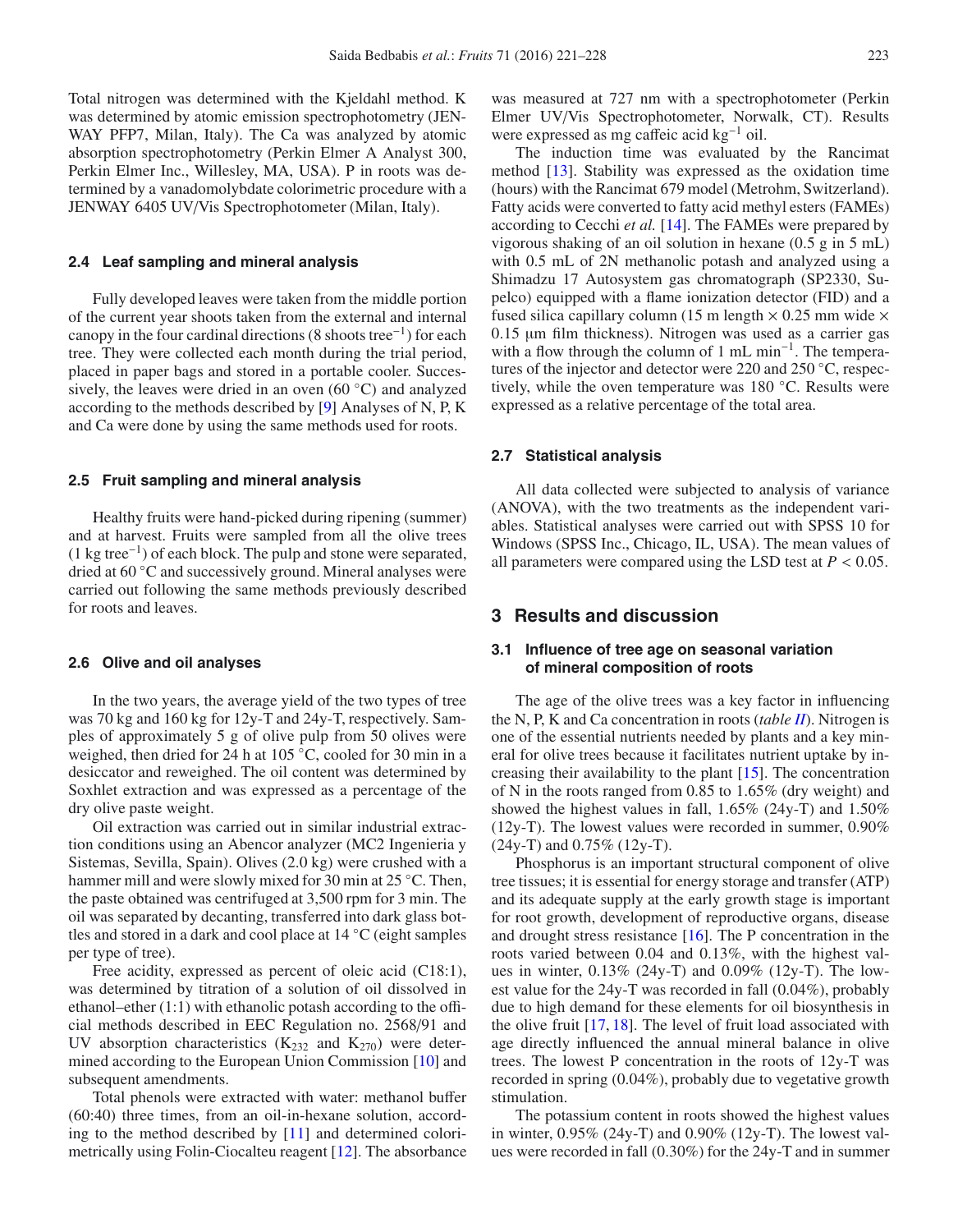<span id="page-3-0"></span>**Table II.** Root and leaf contents of N, P, K and Ca in 24-year-old (24y-T) and 12-year-old (12y-T) olive trees (in 2014 and 2015). Data represent mean values of three replicates for each type of tree, year and season  $(n = 8)$ .

| Year<br>Organ          |  | Season | $24y-T$              |                      |                       |                      |                      | $12y-T$              |                      |                      |
|------------------------|--|--------|----------------------|----------------------|-----------------------|----------------------|----------------------|----------------------|----------------------|----------------------|
|                        |  |        | $N(\%)$              | $P(\%)$              | $K(\%)$               | $Ca(\%)$             | $N(\%)$              | $P(\%)$              | $K(\%)$              | $Ca(\%)$             |
| 2014<br>Roots<br>2015  |  | Winter | $1.26$ <sup>aC</sup> | $0.13^{aA}$          | $0.90^{aA}$           | $1.70^{aD}$          | $1.00^{bC}$          | 0.09 <sup>bA</sup>   | 0.80 <sup>bA</sup>   | 1.23 <sup>bD</sup>   |
|                        |  | Spring | $1.54^{aB}$          | $0.07^{aB}$          | $0.50^{aB}$           | $3.10^{aB}$          | $1.39^{bB}$          | $0.06^{aB}$          | $0.40^{bB}$          | $2.30^{bB}$          |
|                        |  | Summer | $0.90^{aD}$          | $0.06^{bB}$          | $0.38$ <sup>aC</sup>  | $3.30^{aA}$          | $0.85^{bD}$          | 0.08 <sup>aA</sup>   | $0.19^{bC}$          | 2.51 <sup>bA</sup>   |
|                        |  | Fall   | 1.65 <sup>aA</sup>   | $0.05^{\rm bB}$      | $0.30^{aD}$           | $2.40^{\mathrm{aC}}$ | 1.50 <sup>bA</sup>   | 0.08 <sup>aA</sup>   | $0.22$ <sup>bC</sup> | $1.50^{bC}$          |
|                        |  | Winter | $1.28$ <sup>aC</sup> | $0.11^{aA}$          | $0.95aA}$             | 1.90 <sup>aC</sup>   | $1.10^{bC}$          | 0.07 <sup>bA</sup>   | $0.90^{aA}$          | 1.30 <sup>bB</sup>   |
|                        |  | Spring | $1.60^{aA}$          | $0.06^{aB}$          | $0.47^{aB}$           | $2.89$ <sup>aA</sup> | $1.25^{bB}$          | 0.04 <sup>bB</sup>   | $0.42^{aB}$          | $2.40^{bA}$          |
|                        |  | Summer | $0.91^{aD}$          | $0.07^{aB}$          | $0.40^{\mathrm{aBC}}$ | $2.84^{aA}$          | 0.75 <sup>bD</sup>   | 0.07aA               | $0.23$ <sub>bC</sub> | 2.48 <sup>bA</sup>   |
|                        |  | Fall   | $1.45^{aB}$          | $0.04$ <sup>bC</sup> | $0.35$ <sup>aC</sup>  | $2.58$ <sup>aB</sup> | 1.40 <sup>aA</sup>   | 0.07 <sup>aA</sup>   | 0.20 <sup>bC</sup>   | 1.49 <sup>bB</sup>   |
| 2014<br>Leaves<br>2015 |  | Winter | $1.37^{bB}$          | 0.10 <sup>bA</sup>   | $0.71^{bB}$           | 1.92 <sup>bB</sup>   | $2.36^{aB}$          | $0.13^{aA}$          | 1.01 <sup>aA</sup>   | 2.38 <sup>aA</sup>   |
|                        |  | Spring | $1.34^{bB}$          | 0.08 <sup>bB</sup>   | $0.61$ <sub>bC</sub>  | $1.28$ <sup>bC</sup> | $2.30^{aB}$          | $0.10^{aB}$          | $0.80^{aB}$          | $2.28^{aB}$          |
|                        |  | Summer | $1.28$ <sup>bC</sup> | $0.04$ <sup>bC</sup> | $0.43^{bD}$           | $1.24$ <sup>bC</sup> | $1.97^{\mathrm{aC}}$ | $0.07$ <sup>aC</sup> | $0.63$ <sup>aC</sup> | $2.05^{\mathrm{aC}}$ |
|                        |  | Fall   | 1.68 <sup>bA</sup>   | 0.08 <sup>bB</sup>   | 0.91 <sup>bA</sup>    | 2.20 <sup>bA</sup>   | $2.51^{aA}$          | $0.10^{aB}$          | 1.05 <sup>aA</sup>   | $2.37^{aA}$          |
|                        |  | Winter | 1.40 <sup>bB</sup>   | 0.09 <sup>bA</sup>   | 0.70 <sup>bB</sup>    | 1.80 <sup>bB</sup>   | $2.32^{aB}$          | $0.11^{aA}$          | $0.97aB}$            | $2.30^{aB}$          |
|                        |  | Spring | $1.33$ bBC           | $0.10^{aA}$          | $0.62$ <sup>bBC</sup> | $1.32^{bC}$          | $2.28^{aB}$          | $0.09$ <sup>aB</sup> | $0.85$ <sup>aC</sup> | $2.29^{aB}$          |
|                        |  | Summer | $1.23$ <sup>bC</sup> | $0.06^{bB}$          | $0.47$ <sup>bC</sup>  | $1.19^{bC}$          | $1.90^{\mathrm{aC}}$ | $0.08$ <sup>aB</sup> | $0.60^{aD}$          | $2.08$ <sup>aC</sup> |
|                        |  | Fall   | 1.78 <sup>bA</sup>   | 0.09aA               | 0.95 <sup>bA</sup>    | 2.27 <sup>bA</sup>   | $2.40^{aA}$          | $0.09$ <sup>aB</sup> | $1.10^{aA}$          | $2.42^{aA}$          |

For each element, lower-case and capital letters indicate, respectively, significant differences between the two types of tree within each season (lower-case letter) and among seasons for each type of tree (capital letter) according to the LSD test ( $P \le 0.05$ ).

(0.19%) for the 12y-T, when there is potassium translocation toward the developing fruit.

Calcium is vital to olive tree growth because it is an essential constituent of cell walls and contributes to the mechanical resistance of tissues; it also acts as an activator of some enzymes. The Ca concentration in roots ranged from 1.23 to 3.30%. The calcium content in summer was very high, 3.30% (24y-T) and 2.51% (12y-T). The lowest values were recorded in winter, 1.70% and 1.23% for 24y-T and 12y-T, respectively. The Ca accumulation in roots may be a strategy of the olive tree in order to reduce absorption of Na; in fact, Ca plays a key role in limiting the toxic effects of Na on the integrity of the plasma membrane in root cells [\[19\]](#page-6-18). A low concentration of both Na and Cl was measured in the roots (data not shown). This result can also explain the salt tolerance of 'Chemlali' through a system based on an exclusion mechanism in the root system to limit the ion (mainly Na and Cl) uptake and translocation from the roots to the shoots. The Ca accumulation can also explain the decrease of K in the roots. In fact, Ca can enhance the selectivity for the uptake and transport of K toward the other plant organs (leaves, stems, fruits).

In general, higher N, P, K and Ca concentrations were measured in roots of 24y-T compared with 12y-T . Such differences can probably be ascribed to: (i) a slight absorption of macro-elements by the less wide and developed root system of 12y-T compared with the higher absorption capacity of the bigger root system of 24y-T and (ii) the transport of these elements toward the leaves for the shoot growth and tree development, which can happen at higher rates in younger trees.

## **3.2 Influence of the tree age on seasonal variation of mineral composition of leaves**

The age of the olive tree is a factor clearly influencing the N, P, K and Ca concentration in leaves (*table [II](#page-3-0)*). The concentration of N in the leaves ranged from 1.23 to 2.51% and the highest values were measured in fall, 1.78% and 2.51% for 24y-T and 12y-T, respectively (*table [II](#page-3-0)*). The lowest values were recorded in summer, 1.23% (24y-T) and 1.90 % (12y-T).

The concentration of P in the leaves ranged from 0.04 to 0.13%, with the highest values in winter, 0.10% and 0.13% for 24y-T and 12y-T, respectively. The lowest values were recorded in summer, 0.04% and 0.06%, respectively.

The concentration of K in the leaves varied from 0.43 to 1.10%, with peaks in fall, 0.97% (24y-T) and 1.10% (12y-T). The lowest values were recorded in summer, 0.43% (24y-T) and 0.60 % (12y-T). The low K values were probably a consequence of the low concentration of this element in the decomposed green compost and probably an application of exhausted olive pomace (a by-product of the oil industry) would have increased the K concentration [\[20\]](#page-6-19).

The concentration of Ca in the leaves ranged from 1.19 to 2.42%, and the lowest values were reported in summer, 1.19% and 2.05% for 24y-T and 12y-T, respectively.

The mean concentrations of N and Ca contents were higher in our samples with respect to the values reported by other authors in Leccino, Barnea and Frantoio cultivars [\[21](#page-6-20)[–23](#page-6-21)], probably because of genetic and pedoclimatic differences. The leaf P contents were generally lower than the optimal values for the olive tree, 0.15−0.21%, as reported by [\[24,](#page-6-22) [25\]](#page-6-23). However, leaf P concentrations were similar to the results reported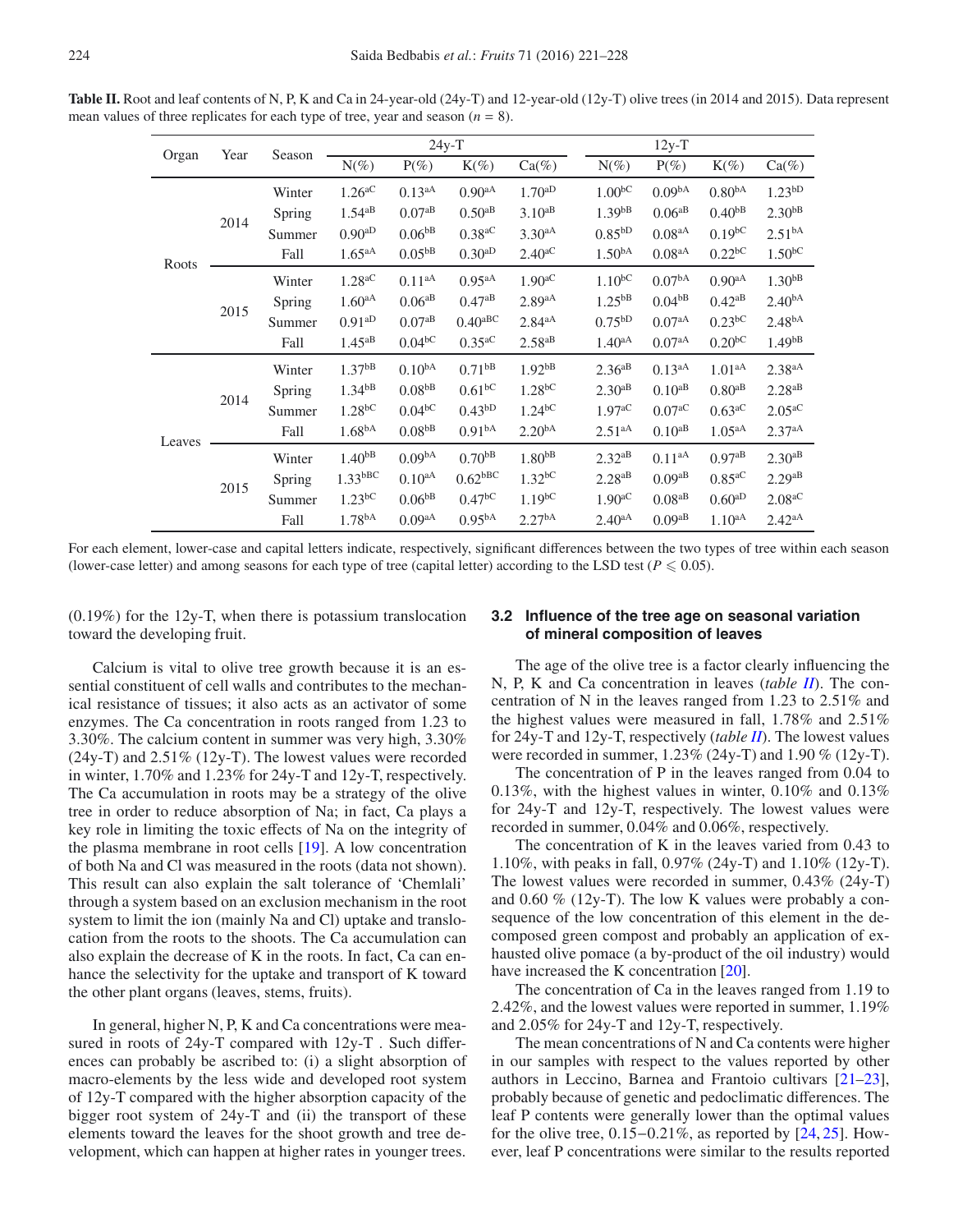| Year | Month     | $24y-T$                         |                      |                      |                       |                                 | $12y-T$            |                      |                    |
|------|-----------|---------------------------------|----------------------|----------------------|-----------------------|---------------------------------|--------------------|----------------------|--------------------|
|      |           | $N(\%)$                         | $P(\%)$              | $K(\%)$              | $Ca(\%)$              | $N(\%)$                         | $P(\%)$            | $K(\%)$              | $Ca(\%)$           |
|      | June      | $0.58^{\mathrm{aDE}}$           | $0.20^{aA}$          | $1.90^{aA}$          | $3.00^{aB}$           | $0.56$ <sup>aC</sup>            | 0.07 <sup>bD</sup> | 1.50 <sup>bA</sup>   | $2.70^{bB}$        |
|      | July      | $0.62$ <sup>aC</sup>            | $0.19^{aA}$          | $1.70^{aC}$          | $3.20^{aA}$           | $0.57$ <sup>bC</sup>            | $0.17^{aB}$        | 1.52 <sup>bA</sup>   | 2.80 <sup>bA</sup> |
| 2014 | August    | 0.84 <sup>aA</sup>              | $0.20^{aA}$          | $1.80^{aB}$          | $2.90^{aB}$           | $0.81^{aA}$                     | $0.19^{aA}$        | 1.50 <sup>bA</sup>   | $2.50^{bC}$        |
|      | September | $0.70^{aB}$                     | $0.16^{aB}$          | $1.00^{\text{aF}}$   | $1.60^{aD}$           | 0.60 <sup>bB</sup>              | $0.11^{bC}$        | 1.00 <sup>aD</sup>   | $1.40^{bE}$        |
|      | October   | $0.55^{\mbox{\scriptsize{aE}}}$ | $0.12$ <sup>aC</sup> | $1.40^{\text{aE}}$   | $1.70$ <sup>aCD</sup> | 0.50 <sup>bD</sup>              | $0.10^{bC}$        | $1.30^{bC}$          | 1.60 <sub>PD</sub> |
|      | November  | $0.55^{\text{aE}}$              | $0.12$ <sup>aC</sup> | $1.60^{aD}$          | 1.80 <sup>aC</sup>    | 0.48 <sup>bD</sup>              | $0.10^{bC}$        | $1.40^{bB}$          | 1.60 <sup>bD</sup> |
|      | June      | $0.55$ <sup>aC</sup>            | 0.21 <sup>aA</sup>   | 1.87 <sup>aA</sup>   | $2.90^{aA}$           | $0.55$ <sub>aBC</sub>           | 0.08 <sup>bB</sup> | $1.55^{bA}$          | 2.80 <sup>bA</sup> |
|      | July      | $0.65^{aB}$                     | $0.16^{aB}$          | $1.79$ <sup>aB</sup> | $3.00^{aA}$           | $0.55$ <sub>bBC</sub>           | $0.11^{bB}$        | 1.55 <sup>bA</sup>   | $2.90^{bA}$        |
| 2015 | August    | 0.80 <sup>aA</sup>              | $0.16^{aB}$          | $1.82$ <sup>aB</sup> | $1.56$ <sup>bC</sup>  | $0.78^{aA}$                     | $0.17^{aA}$        | 1.52 <sup>bA</sup>   | $2.50^{aB}$        |
|      | September | $0.68^{\rm aB}$                 | $0.13$ <sup>aC</sup> | $0.90^{bE}$          | $1.72^{aB}$           | $0.58\ensuremath{^\mathrm{bB}}$ | $0.10^{bB}$        | $1.20^{aD}$          | $1.42^{bD}$        |
|      | October   | $0.49^{aD}$                     | $0.11^{\text{abCD}}$ | $1.38$ <sup>aD</sup> | $1.68$ <sup>aB</sup>  | $0.50$ <sup>aC</sup>            | $0.20^{aA}$        | $1.33$ <sup>aC</sup> | $1.54^{bC}$        |
|      | November  | $0.50^{aD}$                     | $0.11^{\text{abCD}}$ | $1.64$ <sup>aC</sup> | $1.75$ <sup>aB</sup>  | $0.51$ <sup>aC</sup>            | 0.20 <sup>aA</sup> | 1.48 <sup>bAB</sup>  | $1.56^{bC}$        |

<span id="page-4-0"></span>**Table III.** Mineral composition of fruits harvested from 24-year-old (24y-T) and 12-year-old (12y-T) olive trees (in 2014 and 2015). Data represent mean values of three replicates for each type of tree, year and month ( $n = 8$ ).

For each element, lower-case and capital letters indicate, respectively, significant differences between the two types of tree within each season (lower-case letter) and among seasons for each type of tree (capital letter) according to the LSD test ( $P \le 0.05$ ).

by [\[22\]](#page-6-24) in the Barnea cultivar. In general, leaf N, P, K and Ca contents were higher in 12y-T than in 24y-T, probably due to the different fruit loads of the two types of trees (70 kg in 12y-T *vs.* 160 kg in 24y-T). Since the developing fruit is a strong sink for nutrients and the yield efficiency was 6.23 kg olives m<sup>-3</sup> of canopy in 12y-T and 9.12 kg olives m<sup>-3</sup> of canopy in 24y-T, fruit of 24y-T was capable of attracting more nutrients than those of 12y-T. In fact, a higher macro-element concentration was reported in the fruit of 24y-T compared with 12y-T.

Leaf macro-element accumulation in 12y-T revealed that the young vegetative organs become the main reserve for N, P and K, with significant dynamic seasonal patterns. In fact, these elements can be accumulated or remobilized according to the physiological needs of the tree [\[22\]](#page-6-24). The accumulation of leaf macro-elements in both types of trees during the winter period is functional to the constitution of N, P, K and Ca reserves during vegetative rest to be used in spring. In fact, N concentration in 'Frantoio' ranged from 1.0 to 1.3% (dry weight), with higher values in mid-October than in mid-June [\[23\]](#page-6-21).

In spring, a significant decrease in leaf N, K and P content was found in both types of trees. This decrease is probably ascribable mainly to the high demand for these elements for shoot and fruit growth. The nitrogen stored in leaves during the "off-year" is mobilized at the beginning of the spring of the next year ("on-year") to support both the new shoot growth [\[26](#page-6-25)] and the high pollen grain production [\[27](#page-6-26)].

The leaf macro-element concentration decreased during summer, and our data are in agreement with those recently reported [\[22,](#page-6-24) [28\]](#page-6-27). This decrease can be due to the high intake of these elements by olive fruits for growth and the successive oil biosynthesis [\[26,](#page-6-25) [29\]](#page-6-28). However, Fernandez-Escobar *et al.* [\[30\]](#page-6-29) and Proietti *et al.* [\[31\]](#page-6-30) reported that during the "on-year", more than 60% of the N leaf amount was accumulated in the fruits at

the end of the year, clearly indicating that the fruit is the most powerful sink for this element. Nutritional reserves (N, P, K, etc.) in the roots are in dynamic equilibrium with the centers of use. In fall, these elements are accumulated in the roots and in spring they are mobilized toward growing organs (shoots and fruits) and the growing fruit is the strongest sink [\[31](#page-6-30)]. During the ripening period, 60% of the total K was found in fruits, and then it remained steady until the moment of harvest [\[32](#page-6-31)]. A significant increase in macro-element levels was reported during the fall period and this result can be explained by the sampling time, when fruits had already accumulated nutrients and reached the final size. This hypothesis was confirmed by the unchanged macro-element concentrations in the fruit from October to December. As observed by [\[25\]](#page-6-23), leaf K concentration increased when olives reached the mature size, and for the cultivar Chemlali this happened in October [\[18\]](#page-6-17).

# **3.3 Influence of the tree age on the seasonal variation of mineral composition of olive fruit**

The mineral contents of olive fruit are reported in *table [III](#page-4-0)*. The N, P and K contents are significantly higher in 24y-T than in 12y-T, probably because of higher yields in 24y-T (160 kg) than in 12y-T, which let the fruit of the older trees act as a stronger sink.

Nutrient accumulation in summer demonstrates that N and K migrate from leaves to fruits for protein and amino-acid synthesis. In fact, N is essential for the primary metabolites such as amino acids, proteins and nucleotides, as well as for numerous secondary metabolites [\[22](#page-6-24)]. Connor and Fereres [\[33\]](#page-6-32) found a large amount of K in olives, in accordance with our results, with an increase in K from fruit growth to ripening. The significant decrease in N, K and P contents in fruits reported in the fall period may be the consequence of: (i) the increased size of the drupe and (ii) the reduction of water content.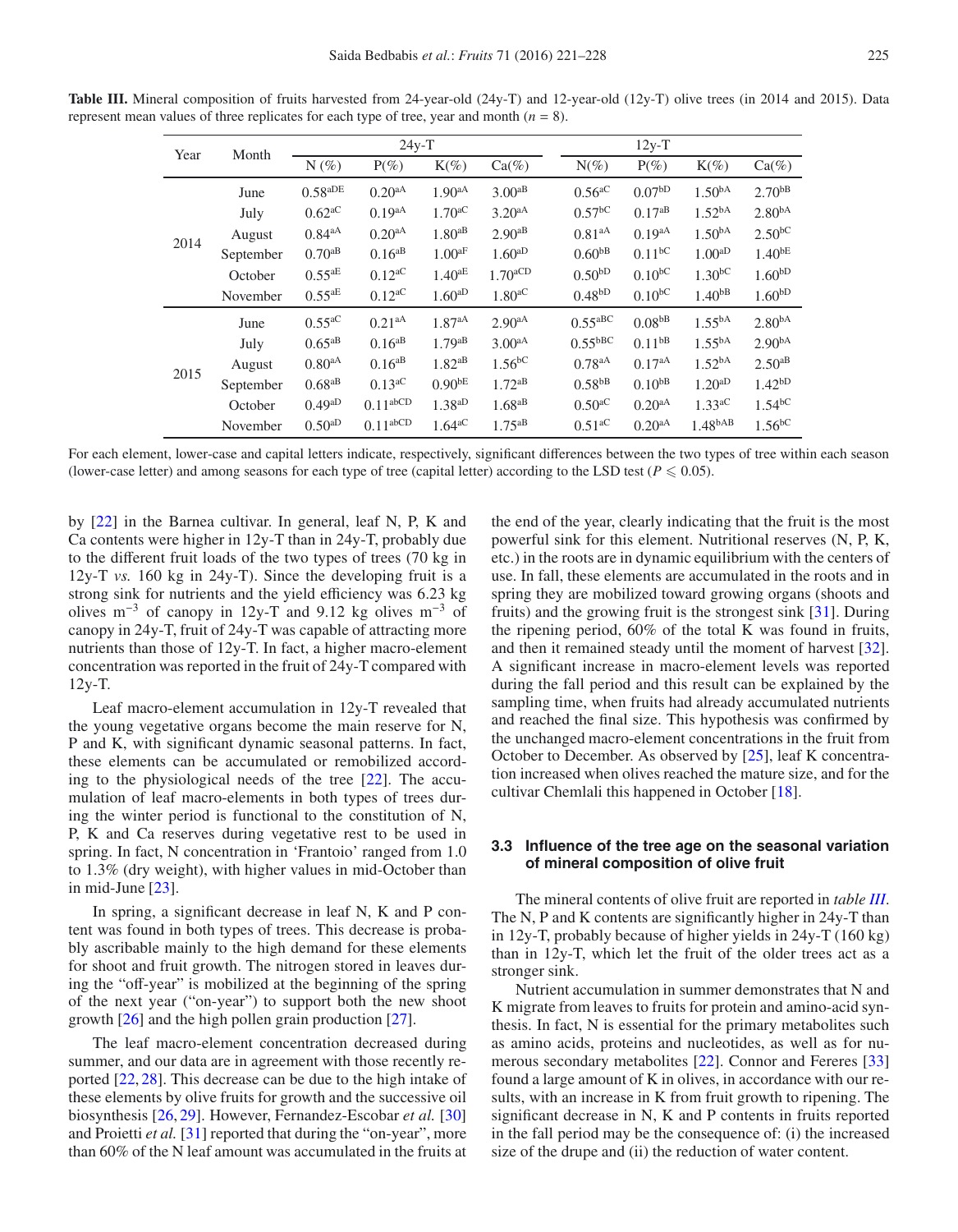<span id="page-5-0"></span>**Table IV.** Standard quality parameters, total phenols and induction time of oil obtained from 24-year-old (24y-T) and 12-year-old (12y-T) olive trees (in 2014 and 2015). Data represent mean values of three replicates for each type of tree  $(n = 8)$ .

| Parameters                   | $24y-T$         | $12y-T$          |
|------------------------------|-----------------|------------------|
| Water content $(\% )$        | 55.52           | 53.48            |
| Oil content $(\% )$          | 51.91           | 50.96            |
| Free acidity $(\% )$         | 0.28            | 0.26             |
| $K_{232}$                    | 1.81            | 1.87             |
| $K_{270}$                    | 0.13            | 0.15             |
| Total phenols $(mg kg^{-1})$ | 92 <sup>b</sup> | 110 <sup>a</sup> |
| Induction time (h)           | 52 <sup>b</sup> | $25^a$           |

Lower-case letters indicate significant differences between the two types of tree according to the LSD test ( $P \le 0.05$ ).

# **3.4 Olive fruit and oil characteristics**

The mean values of water content (WC) in olive fruits only ranged from 53.48 to 55.52% (*table [IV](#page-5-0)*). These results are in agreement with the results reported by [\[34](#page-6-33)] for the same cultivar. The average oil content (OC) of the olives harvested from both types of trees varied between 50.96 and 51.91% (*table [IV](#page-5-0)*). The average WC and OC values were similar in olives harvested from either 24y-T or 12y-T, and this two-year study indicated that the olive tree age did not influence these parameters in 'Chemlali' olives.

Extra-virgin olive oil is a liquid fat that conforms to a series of chemical and sensory parameters (free fatty acidity  $\leqslant 0.8$  g oleic acid 100 g<sup>-1</sup> oil, peroxide value  $\leq 20$  meq O<sub>2</sub> kg<sup>-1</sup>,  $K_{232} \le 2.50, K_{270} \le 0.22$  [\[35\]](#page-7-0), and is free of defects (median of defects = 0, median of fruity > 0). Both oils from 24y-T and 12y-T belong to the extra-virgin olive oil commercial class (*table [IV](#page-5-0)*). In fact, both oils showed very low percentages of free acidity and peroxide value (index of primary oxidation), and all values were always below the legal limit. The free acidity (FA) of the examined oils ranged from 0.26 to 0.28% oleic acid. The mean values of the specific extinction coefficients ranged from 1.81 to 1.87 and from 0.13 to 0.15 for  $K_{232}$  and  $K_{270}$ , respectively. These results show that the olive tree age did not influence these analytical parameters. The total phenols (TP) contents of oils ranged from 91 to 110 mg kg<sup>-1</sup> (as caffeic acid) and were significantly similar to the mean values reported by several authors for 'Chemlali' irrigated trees [\[3,](#page-6-2)[36](#page-7-1)].

The only difference was observed for TP, which were significantly lower in oils from 24y-T than from 12y-T (*table [IV](#page-5-0)*). This might be ascribed to: (i) the tree age, which can influence the L-phenylalanine ammonia-lyase activity, a key enzyme in the polyphenol biosynthesis [\[37](#page-7-2)]; (ii) the K concentration of the fruit, which has been reported to determine an earlier change of fruit color from green to black [\[38](#page-7-3)], resulting in a decrease in TP, and (iii) different development of the root system of the two types of trees, less developed in the 12y-T (more sensitive to water stress). With regard to this last aspect, in 2015 the lower rainfall (128 mm) with respect to 2014 (254 mm) may have stressed the smaller root system of 12y-T

<span id="page-5-1"></span>Table V. Fatty acid (% d.w.) composition of oil obtained from 24-year-old (24y-T) and 12-year-old (12y-T) olive trees (in 2014 and 2015). Data represent mean values of three replicates for each type of tree  $(n = 8)$ .

| Parameter                  | $24y-T$            | $12y-T$     |
|----------------------------|--------------------|-------------|
| Palmitic acid (C16:0)      | $19.05^{\circ}$    | $16.48^{b}$ |
| Palmitoleic acid (C16:1)   | 2.59 <sup>a</sup>  | $1.96^{b}$  |
| Stearic acid (C18:0)       | 1.87               | 1.80        |
| Oleic acid $(C18:1)$       | 57.59              | 59.23       |
| Linoleic acid $(C18:2)$    | 17.85              | 17.22       |
| Linolenic acid $(C18:3)$   | 0.76 <sup>a</sup>  | $0.58^{b}$  |
| Arachidic acid (C20:0)     | 0.37               | 0.36        |
| $\Sigma$ SFA <sup>x</sup>  | 21.29 <sup>a</sup> | $18.64^{b}$ |
| $\Sigma$ PUFA <sup>y</sup> | 18.61              | 17.80       |
| $\Sigma MUFA^z$            | 60.18              | 61.19       |
| Oleic/linoleic ratio       | 3.23               | 3.44        |
| PUFA/MUFA ratio            | 0.31               | 0.29        |

Lower-case letters indicate significant differences between the two types of tree according to the LSD test ( $P \le 0.05$ ). <sup>X</sup> SFA: saturated fatty acids, <sup>Y</sup> PUFA: polyunsaturated fatty acids, <sup>Z</sup> MUFA: monounsaturated fatty acids.

more with respect to that of 24y-T, thus increasing the TP content.

Furthermore, the lowest TP content of oil obtained from olives picked from 24y-T could also be due to the high N content of the fruits, which promoted the synthesis of proteins rather than phenols. The mean values of the induction time (IT) ranged from 52 (24y-T) to 65 h (12y-T). The difference was positively correlated ( $r^2 = 0.86$ ) with the total phenol content, as also previously reported [\[39](#page-7-4)[–42\]](#page-7-5).

The concentrations of fatty acid methyl esters (FAMEs) were within the legal limits (*table [V](#page-5-1)*). As expected, the most abundant fatty acid was oleic acid (C18:1). Its contents ranged from 57.59 to 59.23%. Moreover, the amounts of palmitic (C16:0) and palmitoleic (C16:1) acids varied from 16.48 to 19.05% and from 1.96 to 2.59%, respectively. With regard to the polyunsaturated fatty acids (PUFAs), linoleic acid (C18:2) content ranged from 17.22 to 17.85%, whereas the linolenic acid (C18:3) level varied between 0.58 and 0.76%. The results showed that palmitic, palmitoleic, stearic and linolenic acid concentrations were higher in oils from 24y-T than in oils from 12y-T. The increase in linoleic and stearic acid contents is probably due to the transformation of oleic acid into linoleic and stearic acids by the oleate and stearoyl-ACP\_9 desaturase activity, respectively, enzymes which are active during triacylglycerol biosynthesis [\[43\]](#page-7-6).

# **4 Conclusion**

This study demonstrated that the olive tree age affected the annual macro-element balance in roots, leaves and fruits of olive trees and influenced the virgin olive oil (VOO) quality in an irrigated 'Chemlali' olive grove. The fruit contents of N, P and K were significantly higher in 24y-T than 12y-T, probably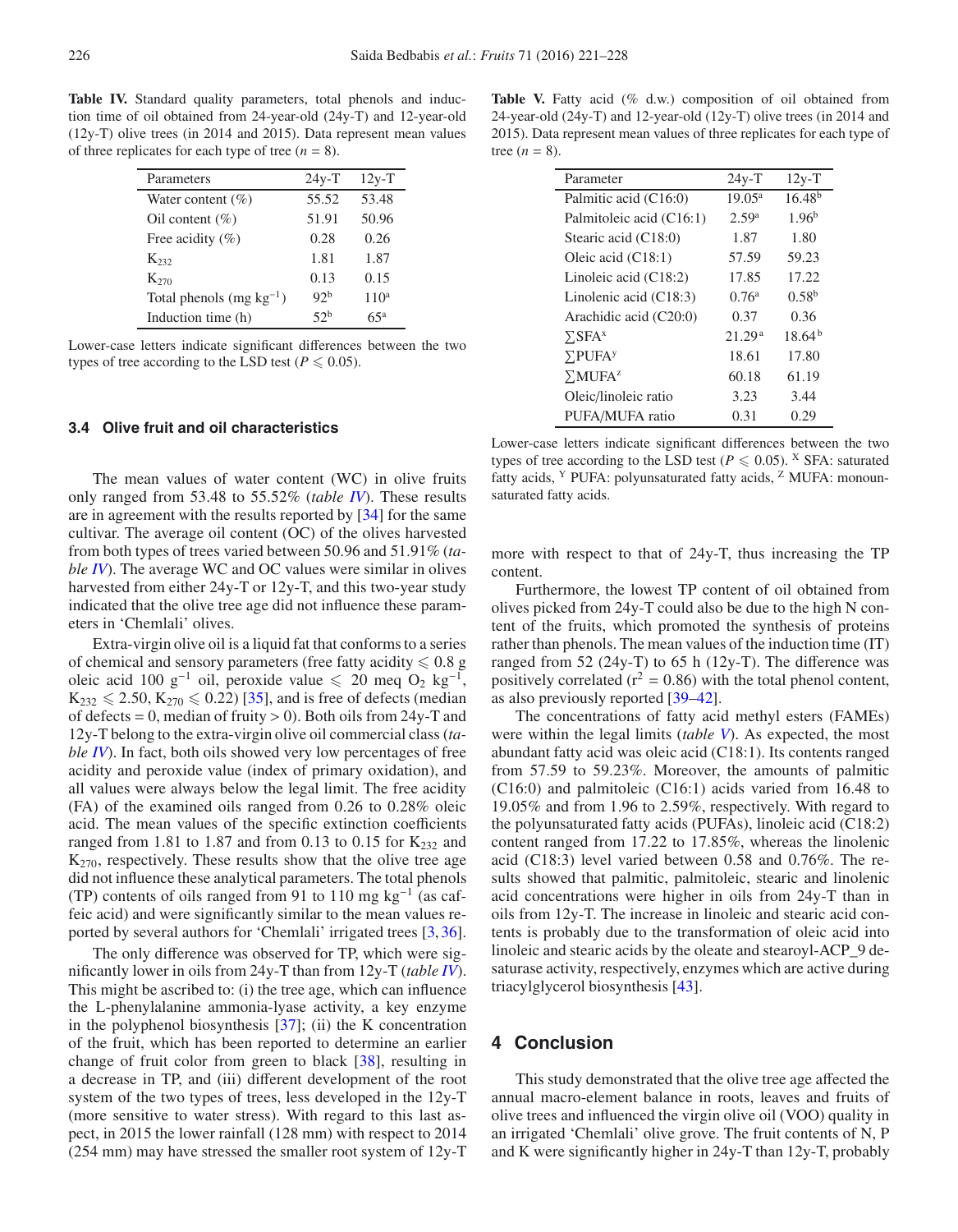because the former acted as a stronger sink (higher fruit load) for nutrients from leaves and roots. Moreover, the more developed root system of 24y-T could have played a significant role. Finally, the olive tree age affected the total phenol content, induction time and fatty acid composition of the VOO, whereas no significant effects were found on water and oil contents or on standard quality parameters.

#### **References**

- <span id="page-6-0"></span>[1] Hannachi H., Msallem M., Ben Elhadj S., El Gazzah M., Influence du site biologique sur les potentialités agronomiques et technologiques de l'olivier (*Olea europaea* L.) en Tunisie, C.R. Biologies 330 (2007) 135−142.
- <span id="page-6-1"></span>[2] FAOSTAT. Food and Agriculture Organisation of the United Nations. (http://[faostat3.fao.org\)](http://faostat3.fao.org).
- <span id="page-6-2"></span>[3] Baccouri B., Ben Temime S., Taamalli W., Daoud D., Msallem M., Zarrouk M., Analytical characteristics of virgin olive oils from two new varieties obtained by controlled processing on Meski variety, Food Chem. 14 (2007) 19−34.
- <span id="page-6-3"></span>[4] Aparicio R., Luna G., Characterisation of monovarietal virgin olive oils, Eur. J. Lipid Sci. Technol. 104 (2002) 614−627.
- <span id="page-6-4"></span>[5] Kalua C.M., Allen M.S., Bedgood Jr D.R., Bishop A.G., Prenzler P.D., Robards K., Olive oil volatile compounds, flavour development and quality: A critical review, Food Chem. 100 (2007) 273−286.
- <span id="page-6-5"></span>[6] Nasini L., Gigliotti G., Balduccini M.A., Federici E., Cenci G., Proietti P., Effect of solid olive-mill waste amendment on soil fertility and olive (*Olea europaea* L.) tree activity, Agric. Ecosyst. Environ. 164 (2013) 292−297.
- <span id="page-6-6"></span>[7] Gee G.W., Or D., Particle-size analysis, in: Dane, J.H., Topp, G.C. (Eds.), Methods of Soil analysis: Part 4, Physical Methods, SSSA, Madison, WI, 2002.
- <span id="page-6-7"></span>[8] Bedbabis S., Ben Rouina B., Boukhris M., Ferrara G., Effect of irrigation with treated wastewater on soil chemical properties and infiltration rate, J. Environ. Manage. 133 (2014) 45−50.
- <span id="page-6-8"></span>[9] Pauwels J.M., Van Ranst E., Verloo M.G., Mvondo Z.A., Manuel de laboratoire de pédologie, Publications Agric. 28 (1992) 191−208.
- <span id="page-6-9"></span>[10] European Union Commission, Regulation EC 2568/91 on the characteristics of olive oil and olive pomace and their analytical methods, Off. J. Eur. Comm. L 248 (1991) 6−36.
- <span id="page-6-10"></span>[11] Vazquez Roncero A., Janer del Valle C., Janer del Valle M.L, Determination de polifenoles totales del aceite de oliva, Grasas Aceites 24 (1973) 350−357.
- <span id="page-6-11"></span>[12] Singleton V.L., Rossi J.A., Colorimetry of total phenolics with phosphomolybdic-phosphotungstic acid reagents, Am. J. Enol. Viticult. 16 (1965) 144−158.
- <span id="page-6-12"></span>[13] Laubli M.W., Brutel P.A., Determination of the oxidative stability of fats and oils by the Rancimat method, J. Am. Oil Chem. Soc. 63 (1986) 792−795.
- <span id="page-6-13"></span>[14] Cecchi G., Biasini S., Castano J., Méthanolyse rapide des huiles en solvant note de laboratoire, Rev. Française Corps Gr. 4 (1985) 163−164.
- <span id="page-6-14"></span>[15] Bouranis D.L., Zakynthinos G., Kapetanos C., Chorianopoulou S.N., Kitsaki C., Drossopoulos J.B., Dynamics of nitrogen and phosphorus partition in four olive tree cultivars during bud differentiation, J. Plant Nutr. 24 (2001) 1535−1550.
- <span id="page-6-15"></span>[16] Mengel K., Kosegarten H., Kirkby E.A., Appel T., Principles of plant nutrition, Springer, 2001.
- <span id="page-6-16"></span>[17] Chesworth J.M., Stuchbury T., Scaife J.R., Agricultural Biochemistry, Chapman and Hall, New York, 1998.
- <span id="page-6-17"></span>[18] Bedbabis S., Ferrara G., Ben Rouina B., Boukhris M., Effects of irrigation with treated wastewater on olive tree growth, yield and leaf mineral elements at short term, Sci. Hortic. 126 (2010) 345−350.
- <span id="page-6-18"></span>[19] Chartzoulakis K., Loupassaki M., Bertaki M., Androulakis I., Effects of NaCl salinity on growth, ion content and  $CO<sub>2</sub>$  assimilation rate of six cultivars, Sci. Hortic. 96 (2002) 235−247.
- <span id="page-6-19"></span>[20] Ferrara G., Mazzeo A., Matarrese A.M.S., Pacifico A., Fracchiolla M., Al Chami Z., Lasorella C., Montemurro P., Mondelli D., Soil management systems: effects on soil properties and weed flora, S. Afr. J. Enol. Vitic. 36 (1) (2015) 11−20.
- <span id="page-6-20"></span>[21] Segal E., Dag A., Ben-Gal A., Zipori I., Erel R., Suryano S., Yermiyahu U., Olive orchard irrigation with reclaimed wastewater, agronomic and environmental considerations, Agr. Ecosyst. Environ. 140 (2011) 454−461.
- <span id="page-6-24"></span>[22] Bustan A., Avni A., Yermiyahu U., Ben-Gal A., Riov J., Erel R., Zipori I., Dag A., Interactions between fruit load and macroelement concentrations in fertigated olive (*Olea europaea* L.) trees under arid saline conditions, Sci. Hortic. 152 (2013) 44−55.
- <span id="page-6-21"></span>[23] Proietti P., Gas exchange in senescing leaves of *Olea europaea* L.. Photosynthetica 35 (1998) 579−587.
- <span id="page-6-22"></span>[24] Ferreira Llamas J., Basis of fertilization in olive cultivation and the olive tree's vegetative cycle and nutritional needs, in: International Course on the Fertilization and Intensive Cultivation of the Olive, UNDP/FAO/Spanish National Institute for Agricultural Research, Cordoba, Spain, 1984
- <span id="page-6-23"></span>[25] Fernandez E., Moreno R., Garcia-Creus M., Seasonal changes of mineral nutrients in olive leaves during the alternate- bearing cycle, Sci. Hortic. 82 (1999) 25−45.
- <span id="page-6-25"></span>[26] Fernández-Escobar R., Moreno R., Sánchez-Zamora M.A., Nitrogen dynamics in the olive bearing shoot, Hort. Sci. 39 (2004) 1406−1411.
- <span id="page-6-26"></span>[27] Mazzeo A., Palasciano M., Gallotta A., Camposeo S., Pacifico A., Ferrara G., Amount and quality of pollen grains in four olive (*Olea europaea* L.) cultivars as affected by 'on' and 'off' years, Sci. Hortic. 170 (2014) 89−93.
- <span id="page-6-27"></span>[28] Erel R., Dag A., Ben-Gal A., Yermiyahu U., Schwartz A., The roles of nitrogen, phosphorus and potassium on olive tree productivity, Acta Hortic. 888 (2011) 259−267.
- <span id="page-6-28"></span>[29] Jordao P.V., Lietao F., The olive's mineral composition and some parameters of quality in fifty olive cultivars grown in Portugal, Acta Hortic. 286 (1990) 461−464.
- <span id="page-6-29"></span>[30] Fernández-Escobar R., García-Novelo J.M., Restrepo-Díaz H., Mobilization of nitrogen in the olive bearing shoots after foliar application of urea, Sci. Hortic. 127 (2011) 52−454.
- <span id="page-6-30"></span>[31] Proietti P., Tombesi A., Effects of gibberellic acid, asparagine and glutamine on flower bud induction in olive, J. Hortic. Sci. Biotech. 71 (3) (1996) 383−388.
- <span id="page-6-31"></span>[32] Lavee S., Biologie et physiologie de l'olivier, in Plaza S., Janes A. (Eds.), Encyclopédie mondiale de l'olivier, Servers Editorials Estudi Balm, Barcelona, Spain, 1997.
- <span id="page-6-32"></span>[33] Connor D.J., Fereres E., The physiology of adaptation and yield expression in olives, Hort. Rev. 31 (2005) 155−229.
- <span id="page-6-33"></span>[34] Gharsallaoui M., Ben Amar F., Khabou W., Ayadi M., Valorisation des ressources en eau non conventionnelles au Sud Tunisien par la culture de l'olivier (*Olea europaea* L.). In: Meeting International : Gestion des Ressources et Application Biotechnologiques en Aridoculture et Culture Sahariennes : Perspectives pour la valorisation des potentialités du Sahara, Djerba, Tunisia, 2006, p. 7.